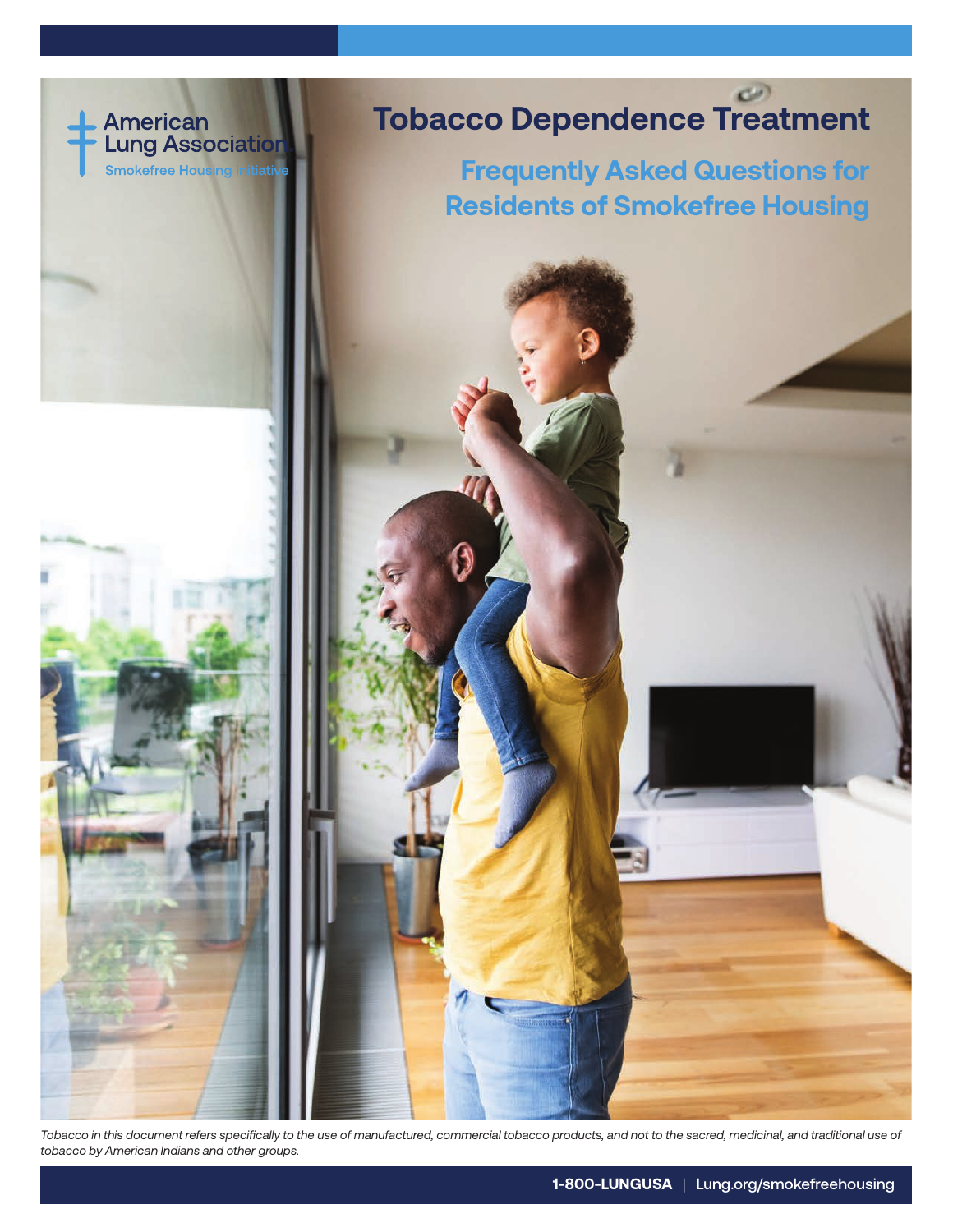



## **I've tried to quit smoking several times, but it has never worked. Why can't I quit?**

You can quit! Even if you've made it a day, a week, or a month — you've made it! Try to learn from past quit attempts. Figure out what happened so that you can avoid putting yourself in similar situations in the future, choose a new quit date, and then try again. This time, you may be able to quit for good!

## **Will I gain weight if I quit smoking?**

This is a common concern. Even if you do gain a bit, it's nothing compared to all the good things you're doing for yourself. Using nicotine replacement therapies (for example, nicotine patches, gum, or lozenges) may help reduce your food cravings. Choose healthy snacks, and increase your physical activity to burn off the extra calories. Drink lots of water.



#### **Why not quit "cold turkey"?**

Nicotine is very addictive. It is hard for most people to resist cravings using willpower alone. Nicotine replacement therapy medications deliver a controlled amount of nicotine to your body to soothe your physical cravings and allow you to be more successful in your quit attempts.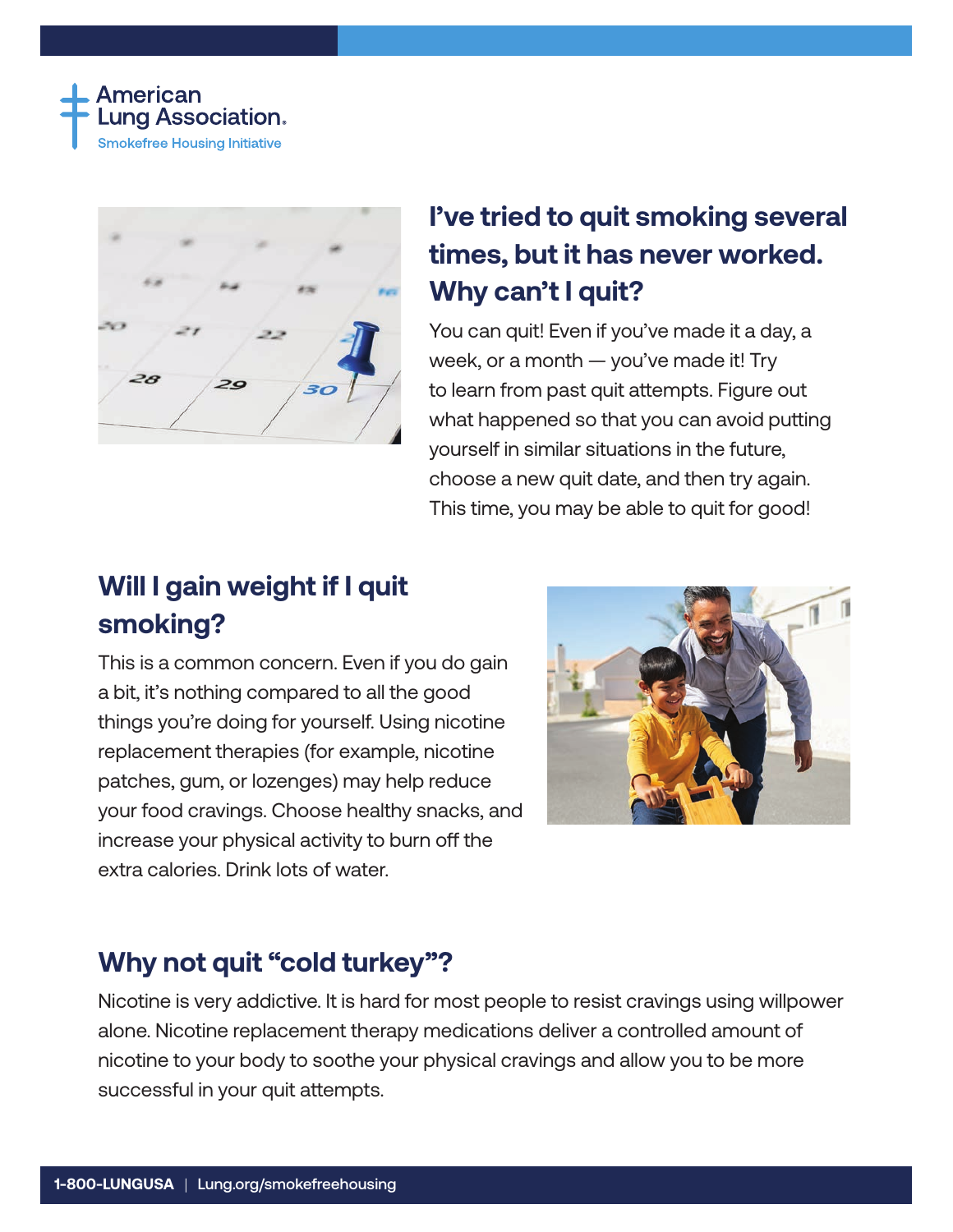



## **If nicotine is the problem, why should I use a nicotine replacement?**

Nicotine replacements do not contain any of the cancer-causing agents found in tobacco products. They give you a reduced amount of nicotine to help calm your cravings and irritability. This helps you focus on the emotional aspects of your quitting journey. Nicotine replacements include the gum,

patch, or lozenge. You can talk with your doctor to discuss these and other treatment medications to find what will work best for you.

### **How will I relax, if smoking is the thing that relaxes me?**

Because your body is addicted to the nicotine in the tobacco products you use, the feeling of relaxation when you smoke actually comes from relieving the withdrawal symptoms your body experiences between cigarettes. Once you are able to work through withdrawal symptoms, true relaxation comes from doing healthy activities you love and practicing stressrelief techniques such as positive thinking, deep breathing exercises, physical exercises, and mindful meditation.



## **Is it safe for me to use smokeless tobacco products to help me quit smoking?**

No tobacco product is safe. Smokeless tobacco should not be used for quitting smoking. Long-term use moderately increases the risk of a fatal heart attack, fatal stroke and certain cancers. It is also addictive – smokeless tobacco users often experience the same withdrawal symptoms as individuals who stop smoking cigarettes.